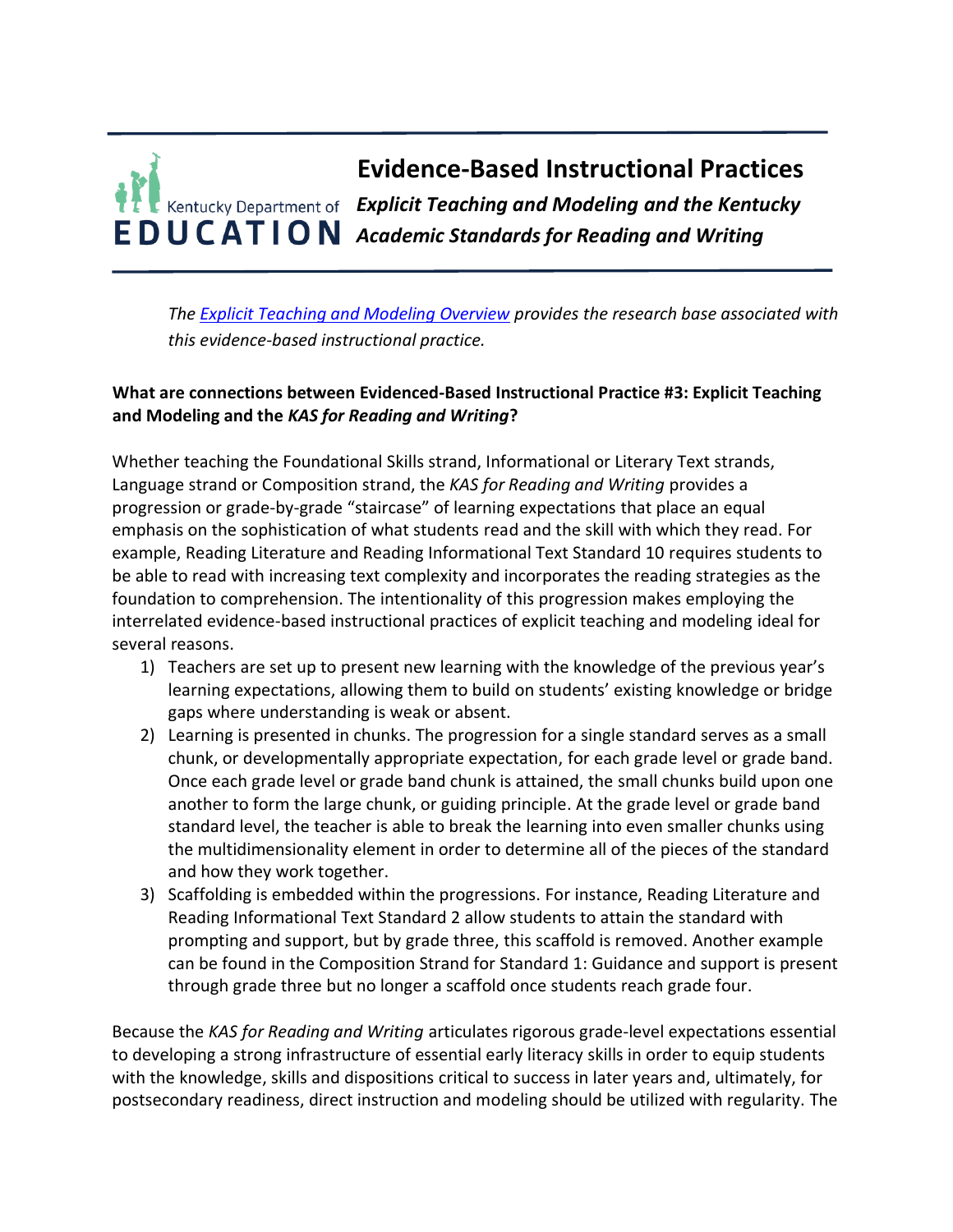Gradual Release of Responsibility Model as well as modeling and thinking aloud are examples of effective instructional practices teachers can utilize when teaching more abstract reading and writing concepts. The reading literature and reading informational text strands introduce abstract concepts as early as kindergarten. One example is inferencing. Inferencing is introduced in kindergarten rather than waiting until grade 3 as in the previous standards document. The standards also address the need to teach comprehension strategies beginning in kindergarten and continuing through grade 12 because of their importance in aiding comprehension. Changes like these provide intentional opportunities for students' critical thinking skills to begin developing much sooner than before and promotes the activation of those skills as students learn to process the meaning of texts through comprehension and analysis in early primary. Explicit instruction and modeling are especially effective approaches to helping all learners, especially our youngest learners, develop strong comprehension and critical thinking skills needed to analyze text.

## **What are planning considerations for the successful implementation of the Evidenced-Based Instructional Practice #3: Explicit Teaching and Modeling to ensure that all students have equitable access and opportunity to learn the standards contained in the** *KAS for Reading and Writing***?**

- Design pre-assessments with consideration of the previous grade-level standard(s) as well as the current standard(s). Study the multidimensionality of the grade-level standard to ensure all parts of the standard are addressed on the pre-assessment.
- Ensure students know the learning goal(s) early in the lesson, and refer back to the goal throughout the lesson. Remember, learning goals should not be text specific.
- Develop instructions for tasks and explanations of content and concepts based on the results of the pre-assessment, intentionally addressing misconceptions and learning gaps clearly and in small chunks and checking for understanding along the way. When students demonstrate they already know specific content, learning can be presented in larger chunks.
- Model processing content strategies (thinking hats, jigsaw, think-pair-share, etc.) before asking students to utilize them for learning. Consider modeling the steps of the strategy one at a time and practicing parts one at time before putting them together. It is also important to select processing content strategies that only require students to engage in skills or strategies they know how to do. For example, if they will be making predictions or summarizing information as part of the learning process, they must already know how to make predictions and summarize.
- Model a variety of ways of recording and representing new knowledge and explicitly say when particular methods may be more suitable and why. Provide intentional time to practice the different ways and time to select and utilize students' preferred method.
- Utilize teacher created work samples or remove names from former students' reading responses and compositions to serve as models for what to do or not to do. Students can learn to revise, add evidence, cite accurately, identify tone, employ writing techniques and much more by using work samples.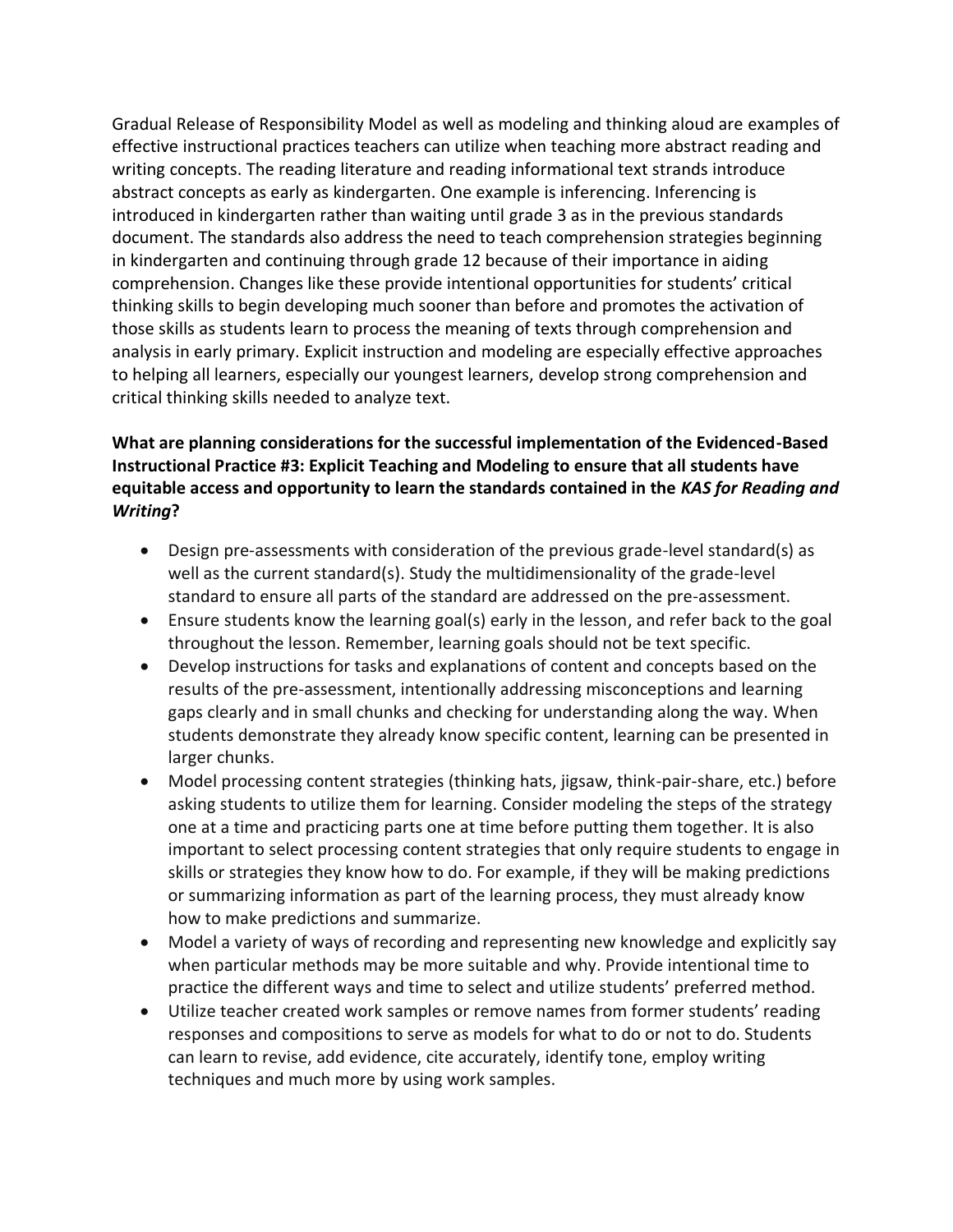- Think aloud to demonstrate not what to think, but to provide opportunities for students to learn how to activate their own thinking. Thinking aloud can be used in most any reading or writing scenario. The teacher becomes the reader or the writer, explicitly and intentionally saying what she or he is thinking while reading or writing – usually in real time. This thinking should also include an explanation for why the reader or writer is making the decisions she or he is making.
- Provide multiple opportunities to practice a new skill or strategy, with monitoring and feedback, before expecting students to perform well independently. Practice may occur first in familiar texts and then gradually move to less familiar texts. Expect more monitoring and feedback to be necessary when students are learning to comprehend and perform analysis in less familiar texts due to the increased cognitive load.

## **What strategies and resources can support the implementation of Evidence-Based Instructional Practice #3: Explicit Teaching and Modeling within the** *KAS for Reading and Writing?*

Section 1F: Additional Instructional Implications, located within the [Getting to Know the](https://kystandards.org/wp-content/uploads/2019/06/Getting_to_Know_the_KAS_for_Reading_and_Writing.pptx) *KAS for [Reading and Writing](https://kystandards.org/wp-content/uploads/2019/06/Getting_to_Know_the_KAS_for_Reading_and_Writing.pptx)* module, presents an overview of additional instructional implications that may need to be addressed at the district, school and/or team/department level. Participants are given time to explore critical practices embedded in the *KAS for Reading and Writing,* such as building and applying knowledge, exposing students to a variety of appropriately complex texts, 21<sup>st</sup> Century Literacy and writing across disciplines. These areas may be accessed through explicit instruction and modeling, which we know are especially effective approaches to helping all learners develop strong comprehension and critical thinking skills needed to analyze text. Refer to Section 1F of the [Facilitator's Guide: Getting to Know the](https://kystandards.org/wp-content/uploads/2019/06/Facilitators_Guide_Getting_to_Know_the_KAS_for_Reading_and_Writing.pdf) *KAS for Reading and [Writing](https://kystandards.org/wp-content/uploads/2019/06/Facilitators_Guide_Getting_to_Know_the_KAS_for_Reading_and_Writing.pdf)* for step-by-step instructions.

## KDE's [Balanced Assessment Professional Learning Series Modules](https://kystandards.org/standards-resources/pl-mods/balanced-assessment-plms/)

This professional learning series supports educators in leveraging quality assessment practices in order to effectively implement the standards and support all students in achieving their learning goals. Within this series, Module 2 and 5 are recommended to support a teacher with explicit teaching and modeling.

- [Module 2: Understanding Formative Assessment](https://education.ky.gov/curriculum/standards/kyacadstand/Documents/Module_2_Understanding_Formative_Assessment.pptx) This module builds a common understanding of formative assessment practice. The module defines formative assessment and takes a closer look at the assessment cycle in the formative assessment process. In addition, the module focuses on taking a closer look at developing student ownership through building a culture of formative assessment practices in the classroom. A **[Facilitator's Guide](https://education.ky.gov/curriculum/standards/kyacadstand/Documents/Module_2_Understanding_Formative_Assessment_Facilitation_Guide.pdf)** is provided to assist in the facilitation of this module.
- [Module 5: Reading & Writing Interpreting Evidence of Student Learning](https://education.ky.gov/curriculum/standards/kyacadstand/Documents/Module_5_Interpreting_Evidence_of_Student_Learning_Reading_Writing.pptx) This module focuses on interpreting evidence of student learning throughout a lesson and developing specific strategies to engage students in interpreting their own progress